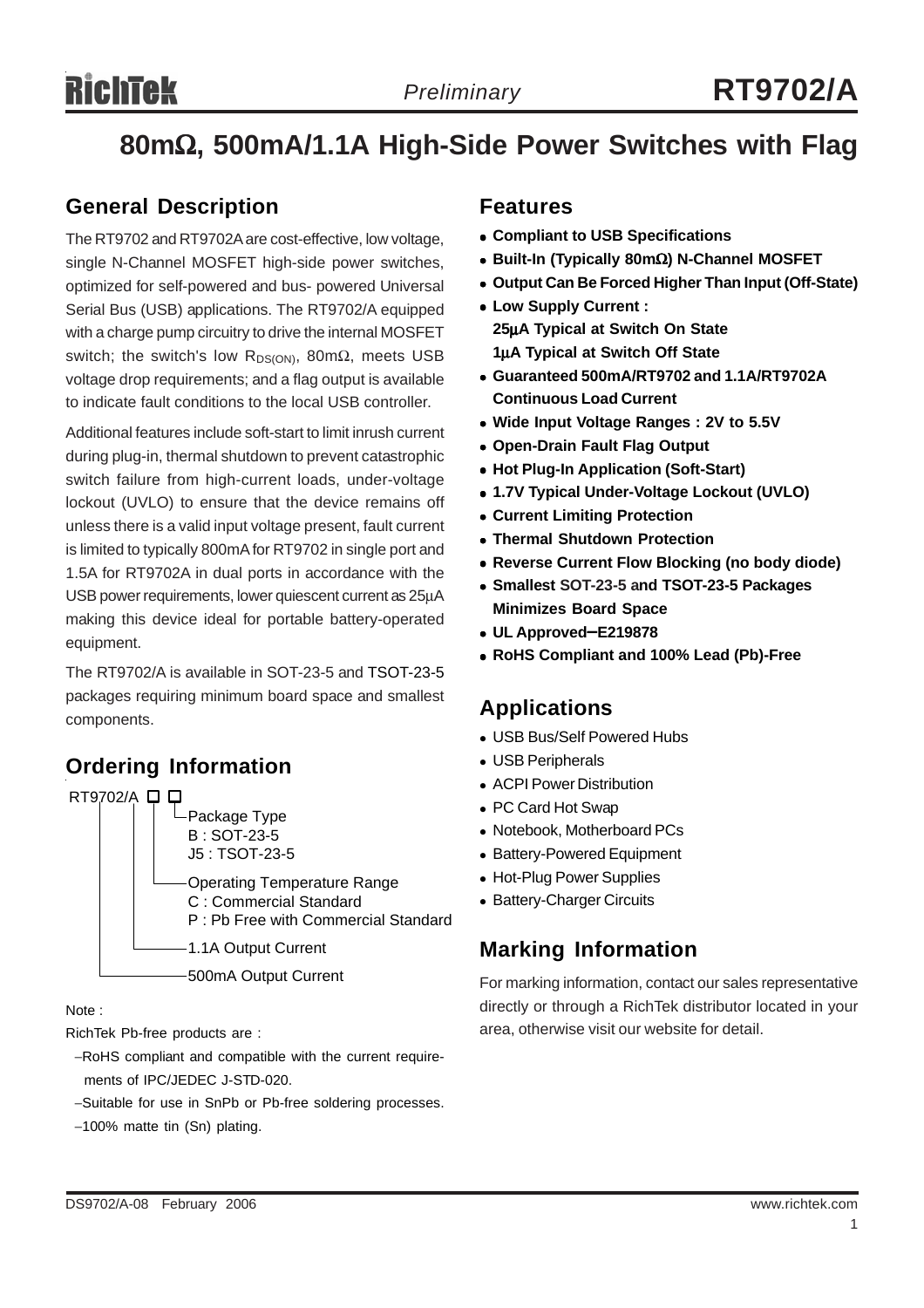# **Pin Configurations**



SOT-23-5/TSOT-23-5

# **Functional Pin Description**

| <b>Pin Name</b>      | <b>Pin Function</b>          |  |  |  |
|----------------------|------------------------------|--|--|--|
| VIN                  | Power-Input Voltage          |  |  |  |
| VOUT                 | Output Voltage               |  |  |  |
| <b>GND</b><br>Ground |                              |  |  |  |
| EN                   | Chip Enable (Active High)    |  |  |  |
| <b>FLG</b>           | Open-Drain Fault Flag Output |  |  |  |

# **Typical Application Circuit**



**Note:** A low-ESR 150μF aluminum electrolytic or tantalum between V<sub>OUT</sub> and GND is strongly recommended to meet the 330mV maximum droop requirement in the hub V<sub>BUS</sub>. (see Application Information Section for further details)

# **Function Block Diagram**

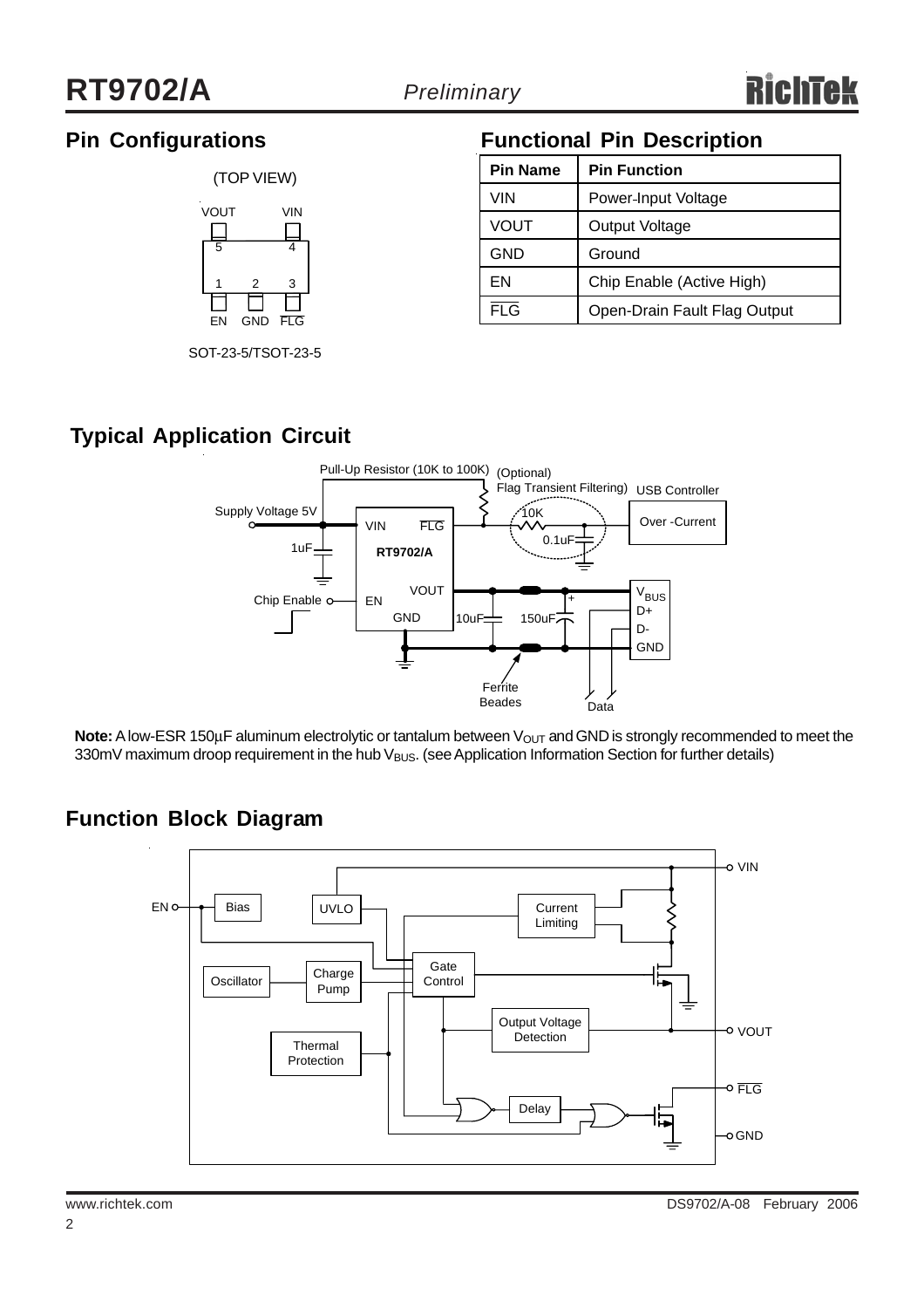# **Test Circuits**



**Note:** Above test circuits reflected the graphs shown on " Typical Operating Characteristics " are as follows:

−Turn-On Rising & Falling Time vs. Temperature, Turn-On & Off Response, Flag Response 1

- ©-Supply Current vs. Input Voltage & Temperature, Switch Off Supply Current vs. Temperature, Turn-Off Leakage Current vs. Temperature
- −On-Resistance vs. Input Voltage & Temperature 3
- ⊕-EN Threshold Voltage vs. Input Voltage & Temperature, Flag Delay Time vs. Input Voltage & Temperature, UVLO Threshold vs. Temperature, UVLO at Rising & Falling
- ©-Current Limit vs. Input Voltage/Temperature, Short Circuit Current Response, Short Circuit Current vs. Temperature, Inrush Current Response, Soft-start Response, Ramped Load Response, Current Limit Transient Response, Thermal Shutdown Response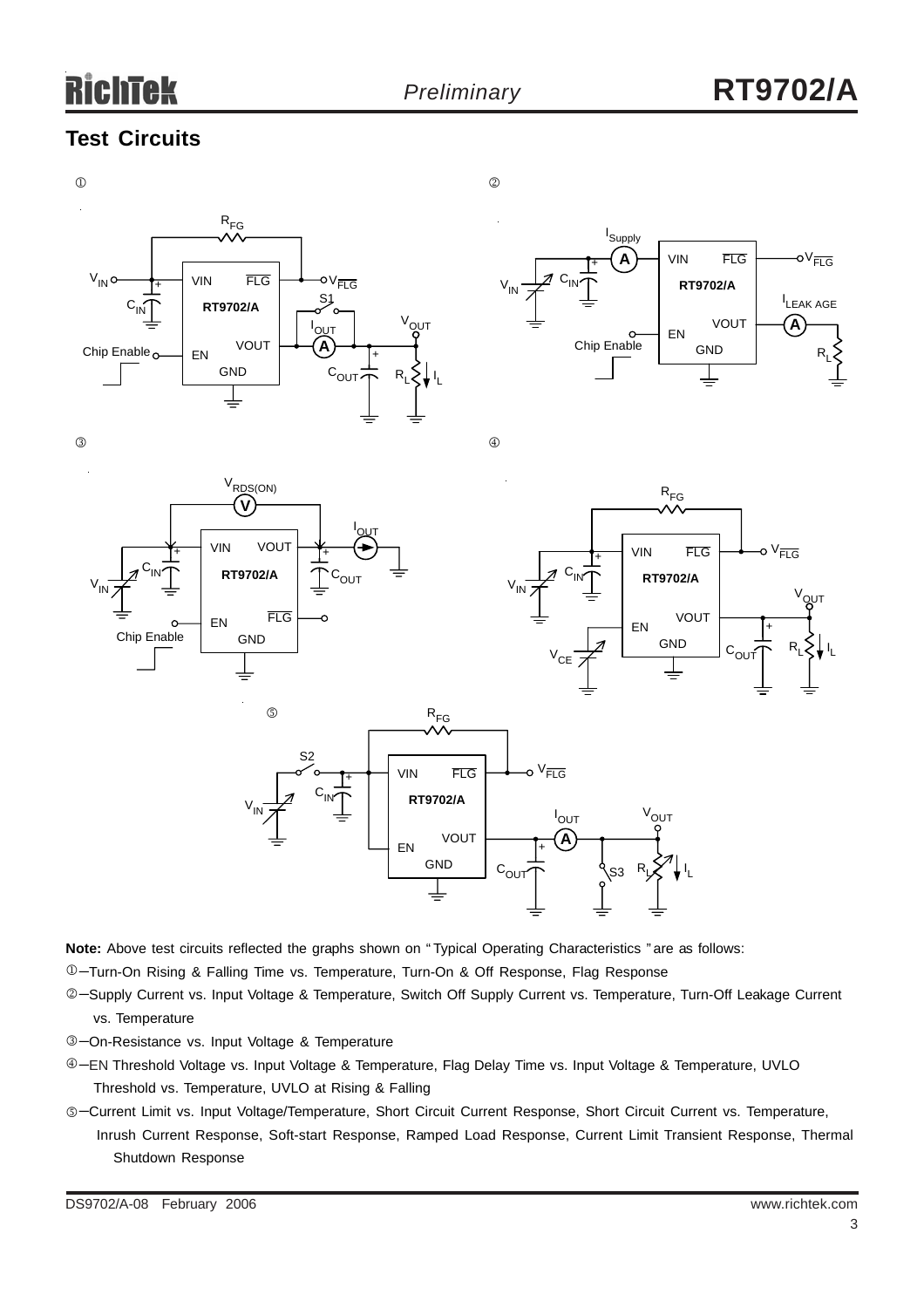# **Absolute Maximum Ratings (Note 1)**

| • Power Dissipation, $P_D @ T_A = 25^{\circ}C$ |  |
|------------------------------------------------|--|
|                                                |  |
| • Package Thermal Resistance (Note 4)          |  |
|                                                |  |
|                                                |  |
|                                                |  |
|                                                |  |
| • ESD Susceptibility (Note 2)                  |  |
|                                                |  |
|                                                |  |

# **Recommended Operating Conditions** (Note 3)

# **Electrical Characteristics**

 $(V_{IN} = 5V, C_{IN} = C_{OUT} = 1 \mu F, T_A = 25^{\circ}C,$  unless otherwise specified)

| <b>Parameter</b>                                  |  | <b>Symbol</b>        | <b>Test Conditions</b>                   | Min                                                           | <b>Typ</b> | <b>Max</b> | <b>Units</b> |           |
|---------------------------------------------------|--|----------------------|------------------------------------------|---------------------------------------------------------------|------------|------------|--------------|-----------|
| RT9702<br>Switch On Resistance                    |  |                      | $R_{DS(ON)}$                             | $I_{OUT} = 500mA$                                             |            | 80         | 100          | $m\Omega$ |
|                                                   |  | RT9702A              |                                          | $I_{OUT} = 1.1A$                                              |            |            |              |           |
|                                                   |  | I <sub>SW_ON</sub>   | switch on, $V_{OUT} = Open$              | --                                                            | 25<br>45   |            |              |           |
| <b>Supply Current</b>                             |  |                      | I <sub>SW_OFF</sub>                      | switch off, $V_{OUT} = Open$<br>$- -$                         |            | 0.1        | 1            | μA        |
| <b>EN Threshold</b>                               |  | Logic-Low Voltage    | $V_{IL}$                                 | $V_{IN}$ = 2V to 5.5V, switch off<br>--<br>--                 |            |            | 0.8          | $\vee$    |
|                                                   |  | Logic-High Voltage   | V <sub>IH</sub>                          | $V_{IN}$ = 2V to 5.5V, switch on                              | 2.0<br>--  |            |              | V         |
| <b>EN Input Current</b>                           |  |                      | <b>IEN</b>                               | $V_{EN} = 0V$ to 5.5V                                         | $- -$      | 0.01       | $-$          | μA        |
| Output Leakage Current                            |  | <b>ILEAKAGE</b>      | $V_{EN} = 0V$ , $R_{LOAD} = 0\Omega$     | $- -$                                                         | 0.5        | 10         | μA           |           |
| Output Turn-On Rise Time                          |  |                      | TON_RISE                                 | 10% to 90% of Vout rising                                     | --         | 400        | --           | μS        |
| <b>Current Limit</b>                              |  | RT9702               |                                          | $R_{LOAD} = 1\Omega$                                          | 0.5        | 0.8        | 1.1          | A         |
|                                                   |  | RT9702A              | <b>ILIM</b>                              |                                                               | 1.1        | 1.5        | 2.0          |           |
| <b>Short Circuit Fold-</b><br><b>Back Current</b> |  | RT9702               |                                          | $V_{\text{OUT}} = 0V$ , measured prior to<br>thermal shutdown | --         | 0.8        | $-$          | A         |
|                                                   |  | RT9702A              | $I_{SC\_FB}$                             |                                                               | --         | 1.0        | --           |           |
| <b>FLAG Output Resistance</b>                     |  | $R_{\overline{FLG}}$ | $I_{SINK} = 1mA$                         | $- -$                                                         | 20         | 400        | Ω            |           |
| <b>FLAG Off Current</b>                           |  | <b>IFLG_OFF</b>      | $V_{\overline{FLG}} = 5V$                | --                                                            | 0.01       | 1          | μA           |           |
| <b>FLAG Delay Time (Note 5)</b>                   |  | t <sub>D</sub>       | From fault condition to FLG<br>assertion | $\overline{2}$                                                | 10         | 15         | ms           |           |

*To be continued*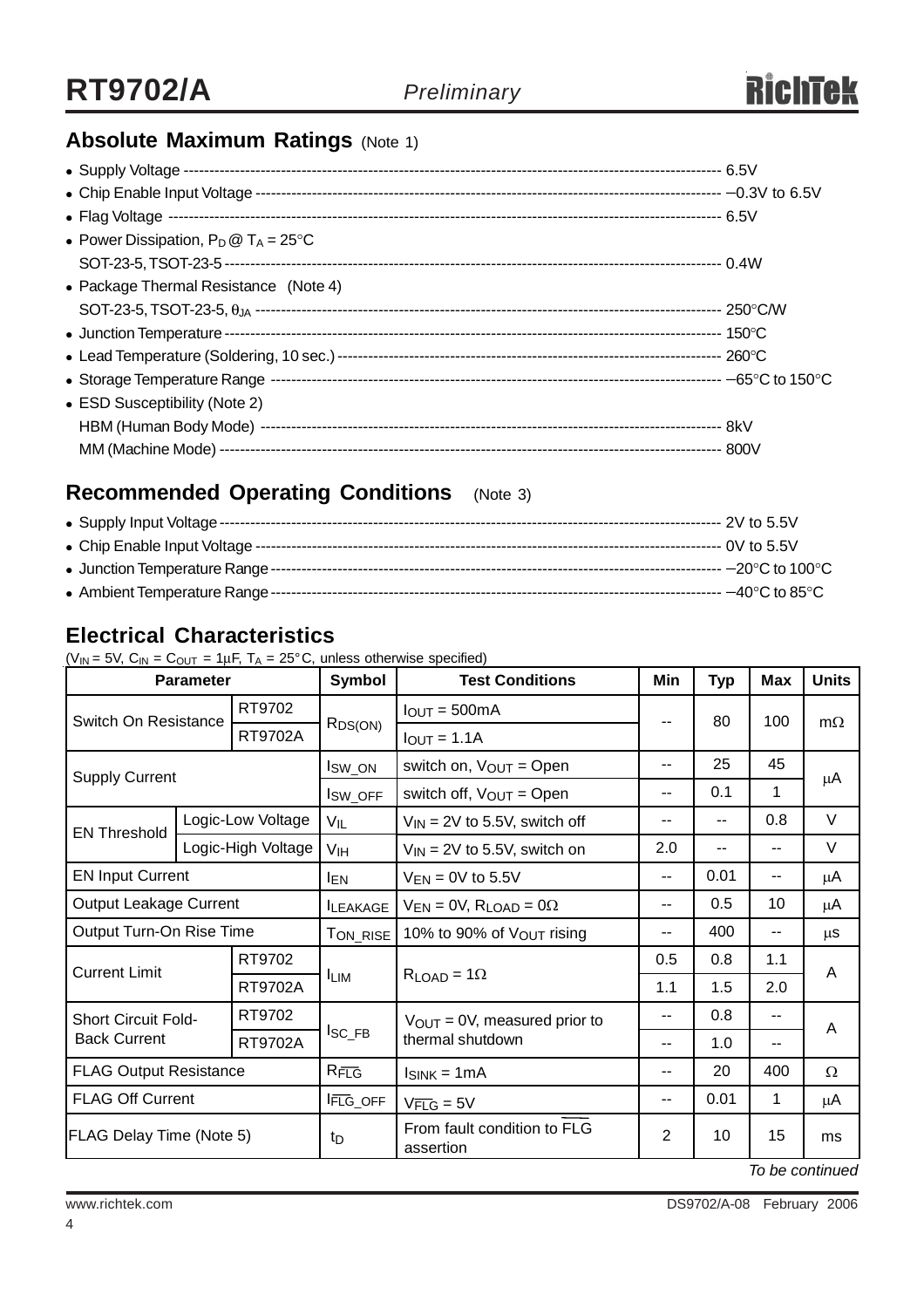| <b>Parameter</b>                   | Symbol                    | <b>Test Conditions</b>     | Min | Тур | Max   | Units       |
|------------------------------------|---------------------------|----------------------------|-----|-----|-------|-------------|
| Under-voltage Lockout              | Vuvlo                     | $V_{\text{IN}}$ increasing | 1.3 | 1.7 | $- -$ |             |
| Under-voltage Hysteresis           | ΔVUVLO                    | $V_{\text{IN}}$ decreasing | --  | 0.1 | $- -$ |             |
| Thermal Shutdown Protection        | <b>SD</b>                 |                            | --  | 130 | $- -$ | $^{\circ}C$ |
| <b>Thermal Shutdown Hysteresis</b> | $\Delta$ T $_{\text{SD}}$ |                            | --  | 20  | $- -$ | °C          |

**Note 1.** Stresses listed as the above "Absolute Maximum Ratings" may cause permanent damage to the device. These are for stress ratings. Functional operation of the device at these or any other conditions beyond those indicated in the operational sections of the specifications is not implied. Exposure to absolute maximum rating conditions for extended periods may remain possibility to affect device reliability.

**Note 2.** Devices are ESD sensitive. Handling precaution recommended.

**Note 3.** The device is not guaranteed to function outside its operating conditions.

**Note 4.** θ<sub>JA</sub> is measured in the natural convection at T<sub>A</sub> = 25°C on a low effective thermal conductivity single layer test board of JEDEC 51-3 thermal measurement standard.

Note 5. The FLAG delay time is input voltage dependent, see<sup>"</sup> Typical Operating Characteristics" graph for further details.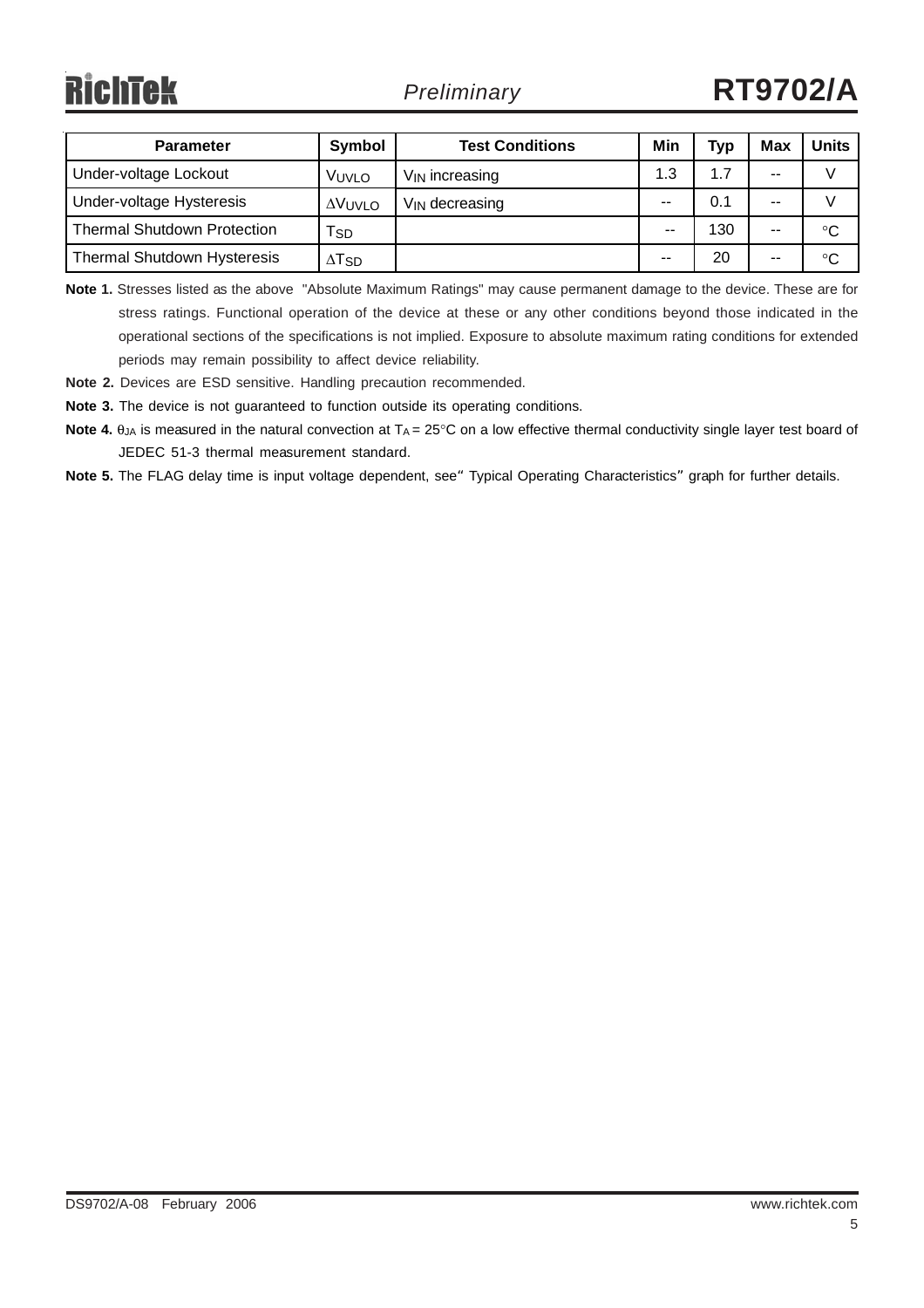# **Typical Operating Characteristics (U.U.T: RT9702ACB, unless otherwise indicated)**

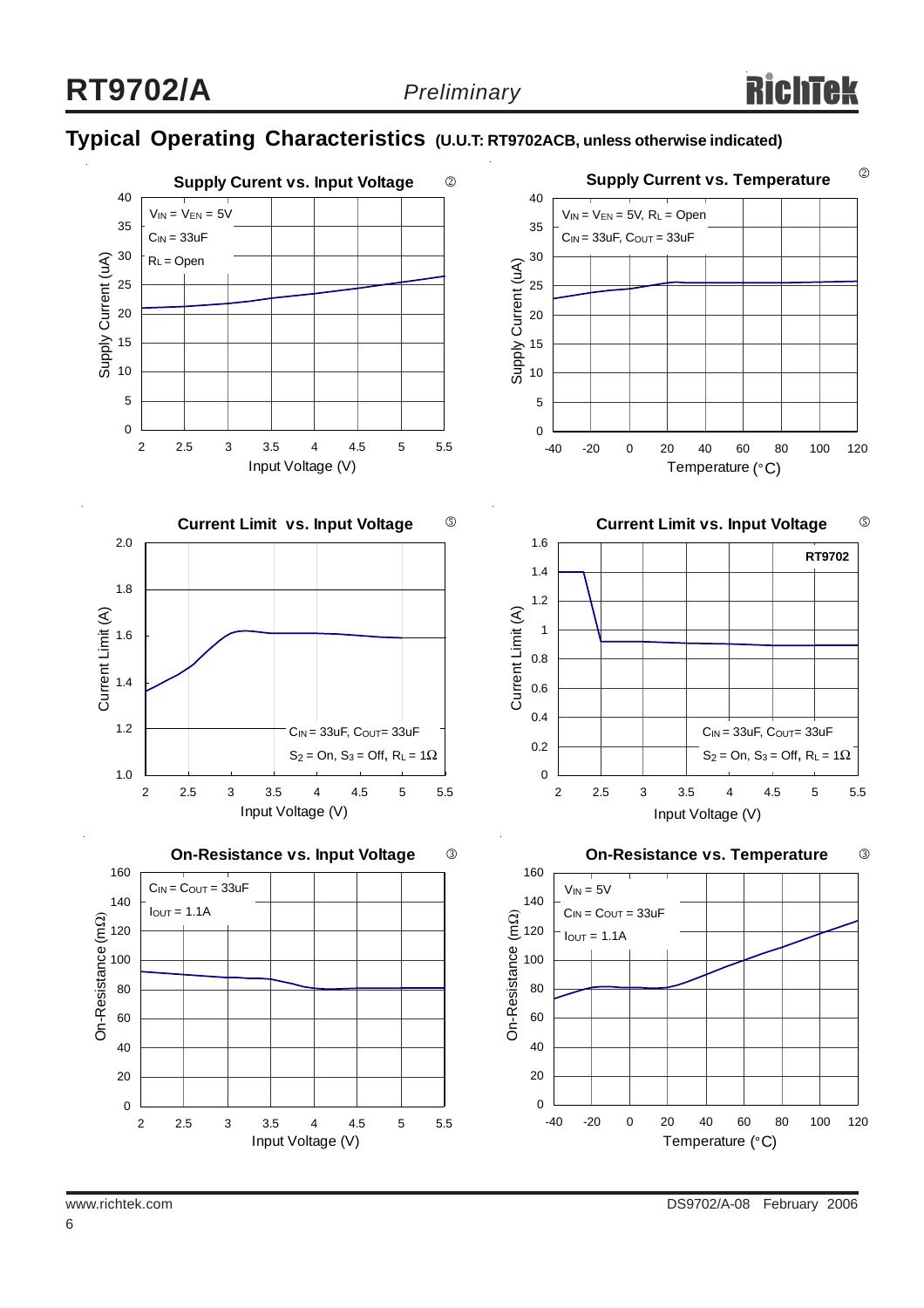

DS9702/A-08 February 2006 www.richtek.com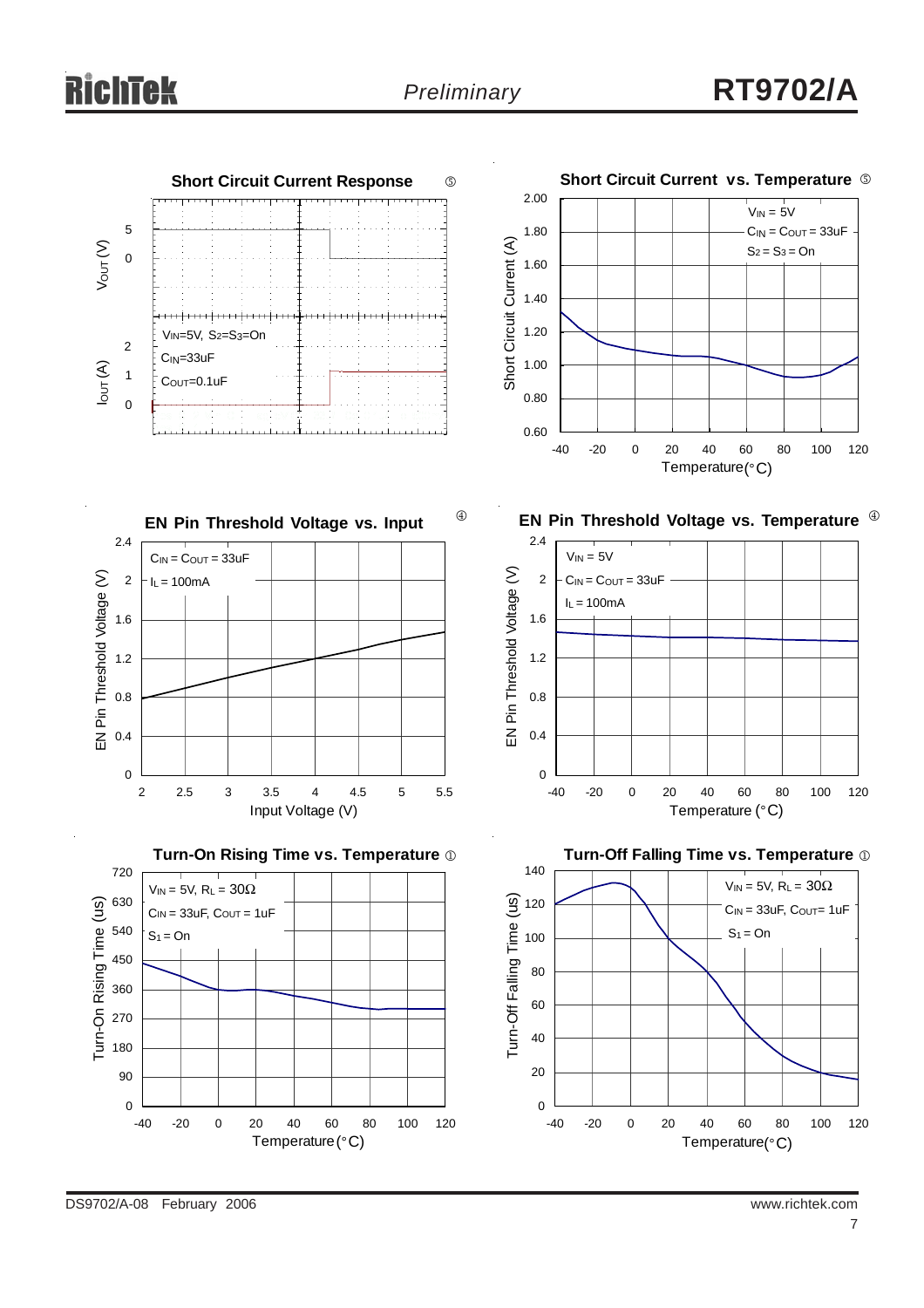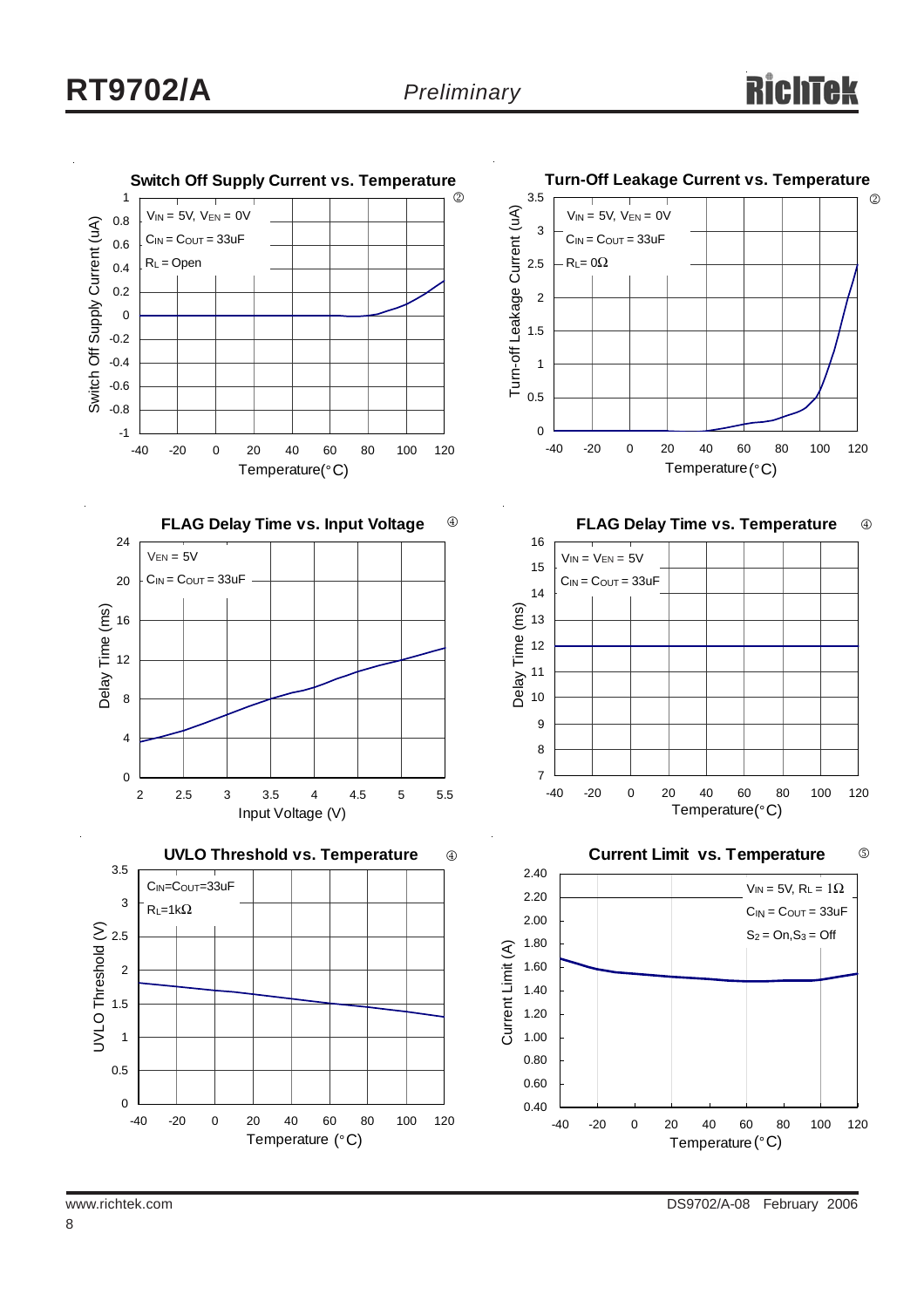# *Preliminary* **RT9702/A**

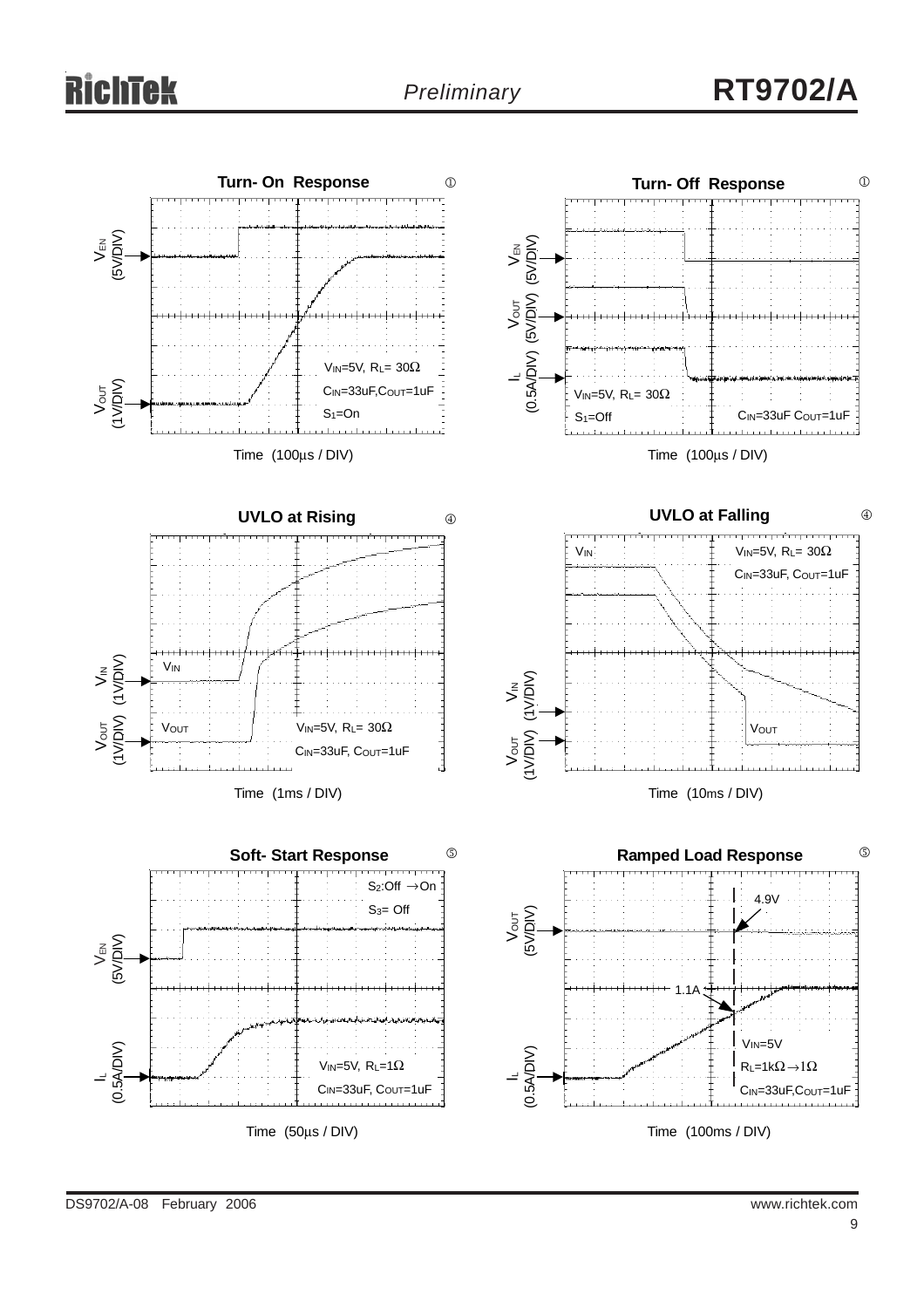

Time (2.5ms / DIV)



**Short Circuit Current Response**  $\circledS$ 5 Cout=1000uF 4 COUT=220uF 3  $I_{OUT}(A)$ 2 1 V<sub>IN=5</sub>V,  $R_L=1\Omega$  COUT=1uF 0 CIN=33uF S<sub>2</sub>=On, S<sub>3</sub>=Off والمتمرط ويتمار Time (10ms / DIV)





Time (50ms / DIV)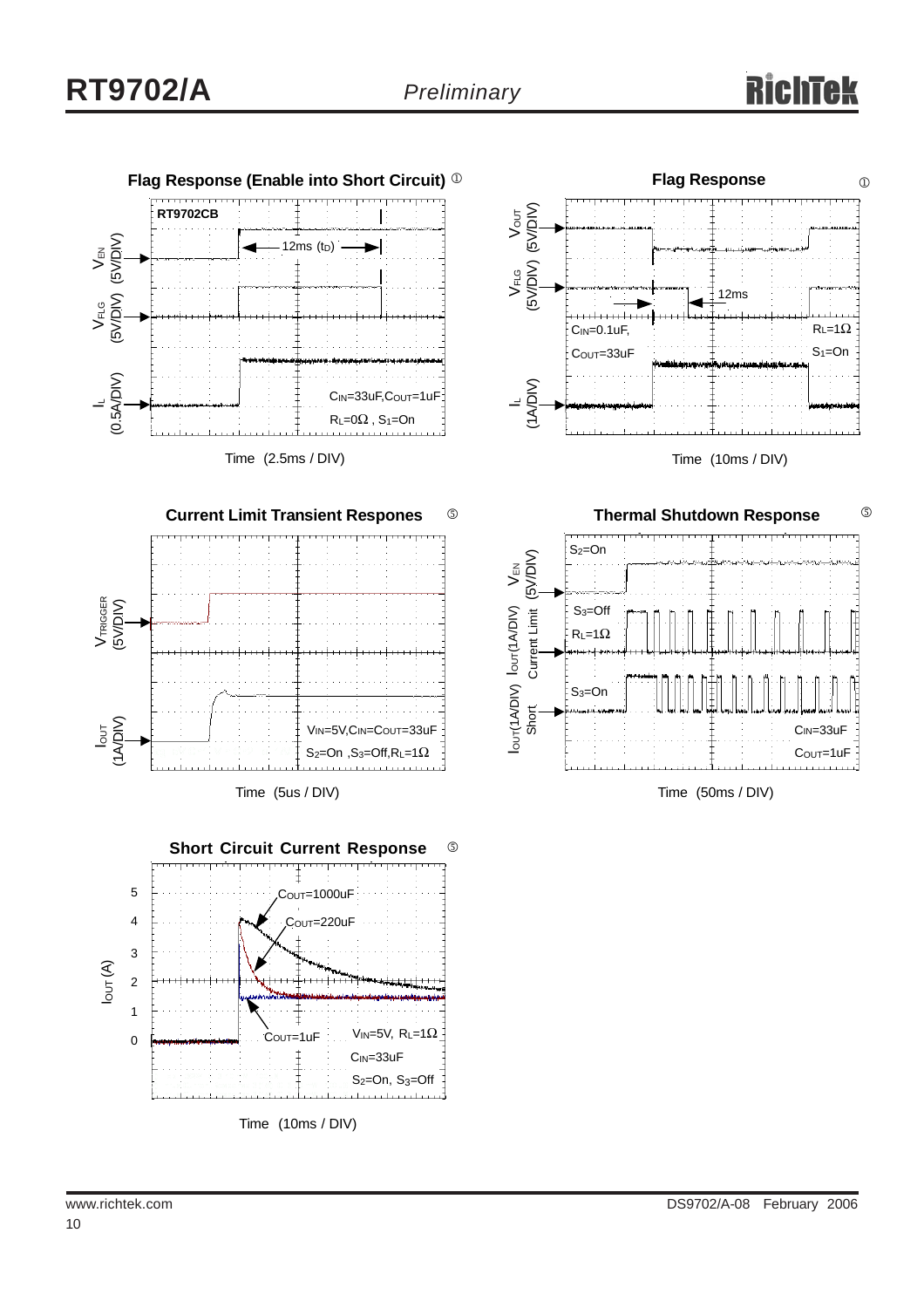# **Applications Information**

The RT9702 and RT9702A are single N-Channel MOSFET high-side power switches with active-high enable input, optimized for self-powered and bus-powered Universal Serial Bus (USB) applications. The RT9702/A equipped with a charge pump circuitry to drive the internal NMOS switch; the switch's low R<sub>DS(ON)</sub>, 80mΩ, meets USB voltage drop requirements; and a flag output is available to indicate fault conditions to the local USB controller.

#### **Input and Output**

 $V_{\text{IN}}$  (input) is the power source connection to the internal circuitry and the drain of the MOSFET.  $V_{OUT}$  (output) is the source of the MOSFET. In a typical application, current flows through the switch from  $V_{IN}$  to  $V_{OUT}$  toward the load. If  $V_{\text{OUT}}$  is greater than  $V_{\text{IN}}$ , current will flow from  $V_{\text{OUT}}$  to  $V_{IN}$  since the MOSFET is bidirectional when on.

Unlike a normal MOSFET, there is no a parasitic body diode between drain and source of the MOSFET, the RT9702/A prevents reverse current flow if  $V_{OUT}$  being externally forced to a higher voltage than  $V_{IN}$  when the output disabled ( $V_{EN}$  < 0.8V).



### **Chip Enable Input**

The switch will be disabled when the EN pin is in a logic low condition. During this condition, the internal circuitry and MOSFET are turned off, reducing the supply current to 0.1μA typical. The maximum guaranteed voltage for a logic low at the EN pin is 0.8V. A minimum guaranteed voltage of 2V at the EN pin will turn the RT9702/A back on. Floating the input may cause unpredictable operation. EN should not be allowed to go negative with respect to GND. The EN pin may be directly tied to  $V_{IN}$  to keep the part on.

### **Soft Start for Hot Plug-In Applications**

In order to eliminate the upstream voltage droop caused by the large inrush current during hot-plug events, the "soft-start" feature effectively isolates the power source from extremely large capacitive loads, satisfying the USB voltage droop requirements.

#### **Fault Flag**

The RT9702/A provides a FLG signal pin which is an N-Channel open drain MOSFET output. This open drain output goes low when  $V_{\text{OUT}}$  <  $V_{\text{IN}}$  – 1V, current limit or the die temperature exceeds 130°C approximately. The FLG output is capable of sinking a 10mA load to typically 200mV above ground. The FLG pin requires a pull-up resistor, this resistor should be large in value to reduce energy drain. A 100kΩ pull-up resistor works well for most applications. In the case of an over-current condition, FLG will be asserted only after the flag response delay time,  $t_D$ , has elapsed. This ensures that  $\overline{\text{FLG}}$  is asserted only upon valid over-current conditions and that erroneous error reporting is eliminated.

For example, false over-current conditions may occur during hot-plug events when extremely large capacitive loads are connected and causes a high transient inrush current that exceeds the current limit threshold. The FLG response delay time  $t<sub>D</sub>$  is typically 10ms.

#### **Under-Voltage Lockout**

Under-voltage lockout (UVLO) prevents the MOSFET switch from turning on until input voltage exceeds approximately 1.7V. If input voltage drops below approximately 1.3V, UVLO turns off the MOSFET switch, FLG will be asserted accordingly. Under-voltage detection functions only when the switch is enabled.

#### **Current Limiting and Short-Circuit Protection**

The current limit circuitry prevents damage to the MOSFET switch and the hub downstream port but can deliver load current up to the current limit threshold of typically 800mA through the switch of RT9702 and 1.5A for RT9702A respectively. When a heavy load or short circuit is applied to an enabled switch, a large transient current may flow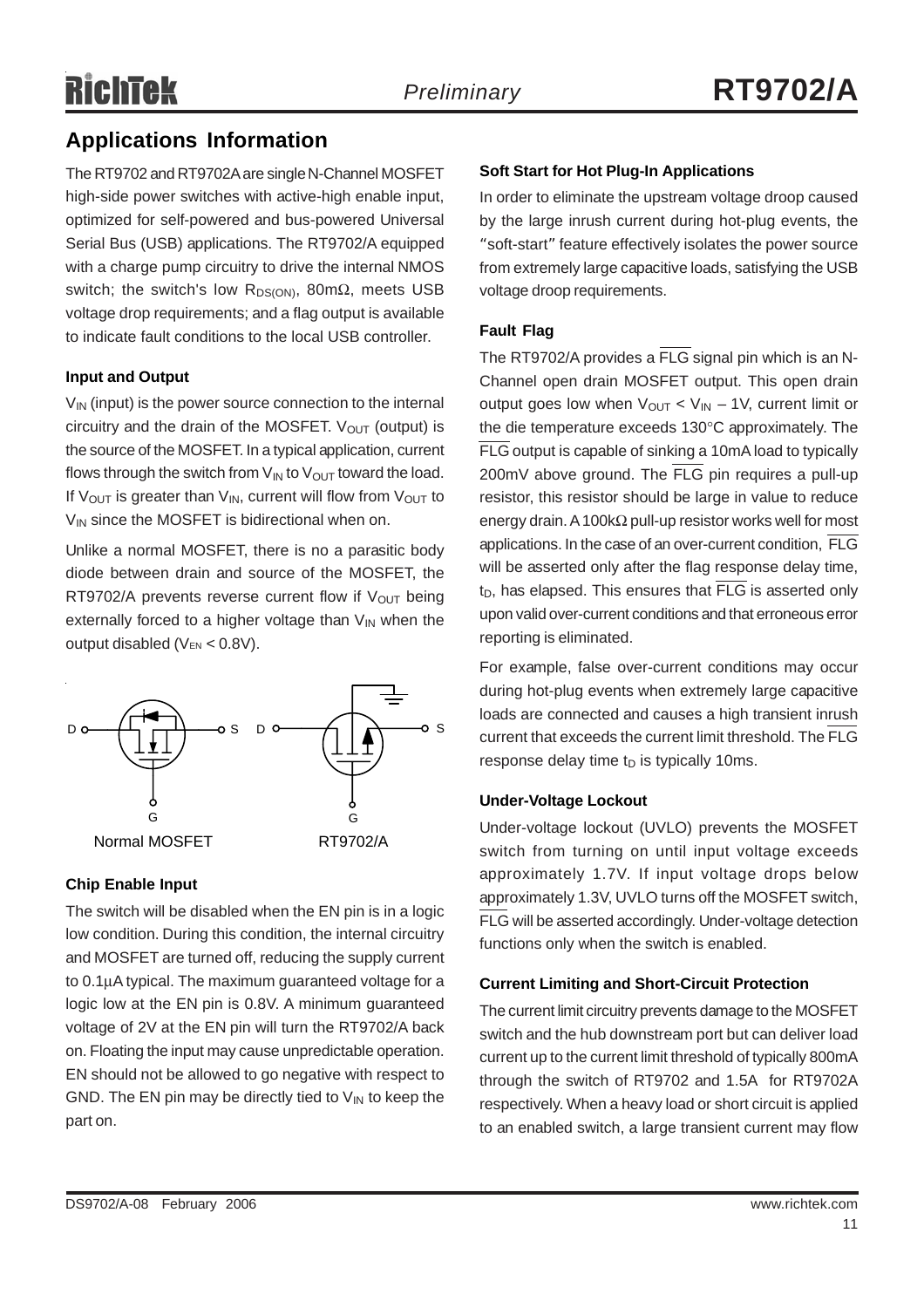until the current limit circuitry responds. Once this current limit threshold is exceeded the device enters constant current mode until the thermal shutdown occurs or the fault is removed.

#### **Thermal Shutdown**

Thermal shutdown is employed to protect the device from damage if the die temperature exceeds approxi- mately 130°C. If enabled, the switch automatically restarts when the die temperature falls 20°C. The output and FLG signal will continue to cycle on and off until the device is disabled or the fault is removed.

#### **Power Dissipation**

The device s junction temperature depends on several factors such as the load, PCB layout, ambient temperature and package type. The output pin of RT9702/A can deliver a current of up to 500mA, and 1.1A respectively over the full operating junction temperature range. However, the maximum output current must be derated at higher ambient temperature to ensure the junction temperature does not exceed 100°C. With all possible conditions, the junction temperature must be within the range specified under operating conditions. Power dissipation can be calculated based on the output current and the  $R_{DS(ON)}$  of switch as below.

#### $P_D = R_{DS(ON)} x 1_{OUT}^2$

Although the devices are rated for 500mA and 1.1A of output current, but the application may limit the amount of output current based on the total power dissipation and the ambient temperature. The final operating junction temperature for any set of conditions can be estimated by the following thermal equation:

#### $P_{D \, (MAX)} = (T_{J \, (MAX)} - T_A) / \theta_{JA}$

Where T<sub>J (MAX)</sub> is the maximum junction temperature of the die (100 $^{\circ}$ C) and T<sub>A</sub> is the maximum ambient temperature. The junction to ambient thermal resistance  $(\theta_{JA})$  for SOT-23-5 and TSOT-23-5 package at recommended minimum footprint is 250 $\degree$ C/W ( $\theta_{JA}$  is layout dependent).

#### **Universal Serial Bus (USB) & Power Distribution**

The goal of USB is to be enabled device from different vendors to interoperate in an open architecture. USB features include ease of use for the end user, a wide range of workloads and applications, robustness, synergy with the PC industry, and low-cost implement- ation. Benefits include self-identifying peripherals, dynamically attachable and reconfigurable peripherals, multiple connections (support for concurrent operation of many devices), support for as many as 127 physical devices, and compatibility with PC Plug-and-Play architecture.

The Universal Serial Bus connects USB devices with a USB host: each USB system has one USB host. USB devices are classified either as hubs, which provide additional attachment points to the USB, or as functions, which provide capabilities to the system (for example, a digital joystick). Hub devices are then classified as either Bus-Power Hubs or Self-Powered Hubs.

A Bus-Powered Hub draws all of the power to any internal functions and downstream ports from the USB connector power pins. The hub may draw up to 500mA from the upstream device. External ports in a Bus-Powered Hub can supply up to 100mA per port, with a maximum of four external ports.

Self-Powered Hub power for the internal functions and downstream ports does not come from the USB, although the USB interface may draw up to 100mA from its upstream connect, to allow the interface to function when the remainder of the hub is powered down. The hub must be able to supply up to 500mA on all of its external downstream ports. Please refer to Universal Serial Specification Revision 2.0 for more details on designing compliant USB hub and host systems.

Over-Current protection devices such as fuses and PTC resistors (also called polyfuse or polyswitch) have slow trip times, high on-resistance, and lack the necessary circuitry for USB-required fault reporting.

The faster trip time of the RT9702/A power distribution allow designers to design hubs that can operate through faults. The RT9702/A have low on-resistance and internal fault-reporting circuitry that help the designer to meet voltage regulation and fault notification requirements.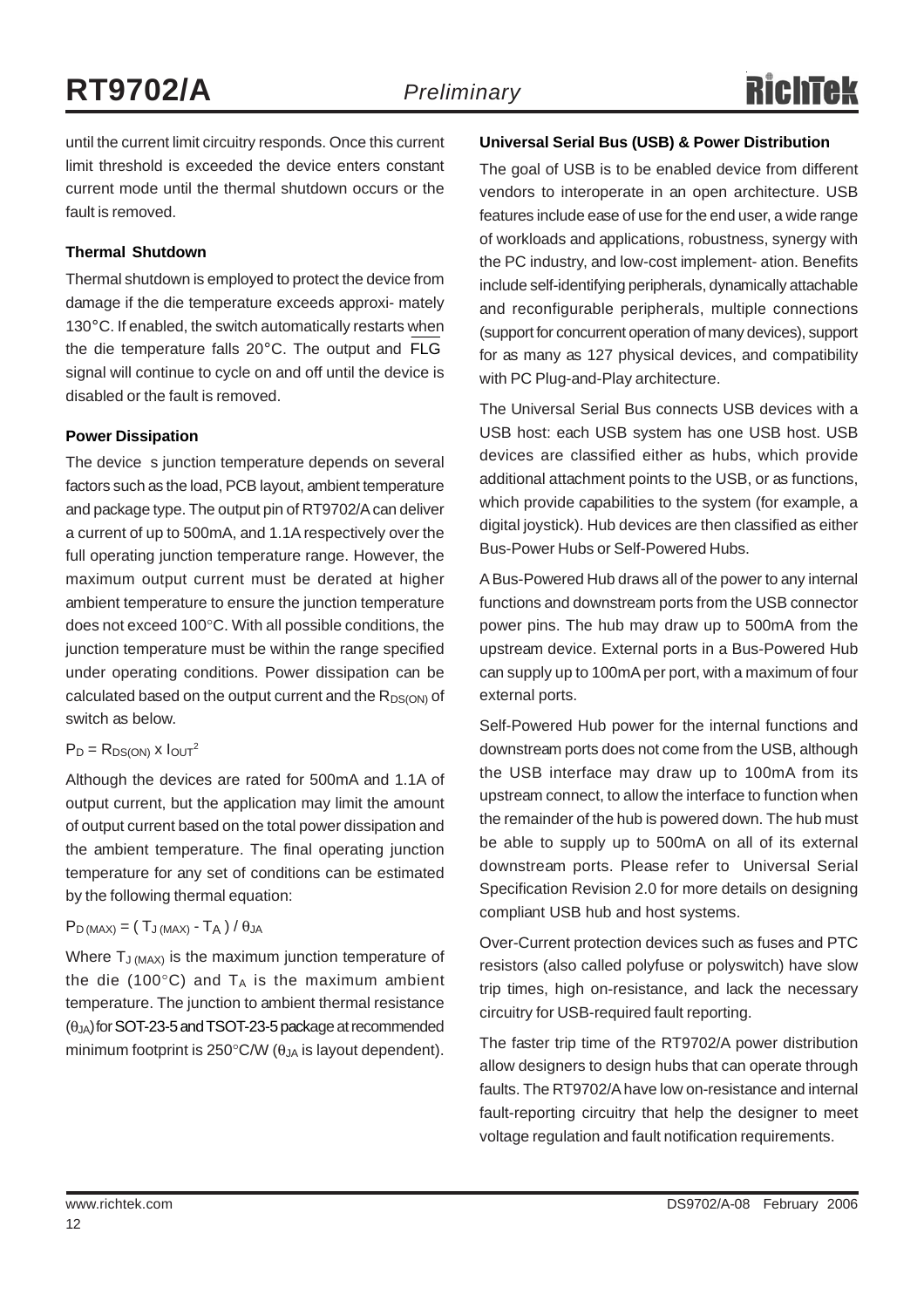Because the devices are also power switches, the designer of self-powered hubs has the flexibility to turn off power to output ports. Unlike a normal MOSFET, the devices have controlled rise and fall times to provide the needed inrush current limiting required for the bus-powered hub power switch.

#### **Supply Filter/Bypass Capacitor**

A 1 $\mu$ F low-ESR ceramic capacitor from  $V_{IN}$  to GND, located at the device is strongly recommended to prevent the input voltage drooping during hot-plug events. However, higher capacitor values will further reduce the voltage droop on the input. Furthermore, without the bypass capacitor, an output short may cause sufficient ringing on the input (from source lead inductance) to destroy the internal control circuitry. The input transient must not exceed 6.5V of the absolute maximum supply voltage even for a short duration.

#### **Output Filter Capacitor**

A low-ESR 150μF aluminum electrolytic or tantalum between  $V_{\text{OUT}}$  and GND is strongly recommended to meet the 330mV maximum droop requirement in the hub  $V_{\text{BUS}}$ (Per USB 2.0, output ports must have a minimum 120μF of low-ESR bulk capacitance per hub). Standard bypass methods should be used to minimize inductance and resistance between the bypass capacitor and the downstream connector to reduce EMI and decouple voltage droop caused when downstream cables are hot-insertion transients. Ferrite beads in series with  $V_{\text{BUS}}$ , the ground line and the 0.1μF bypass capacitors at the power connector pins are recommended for EMI and ESD protection. The bypass capacitor itself should have a low dissipation factor to allow decoupling at higher frequencies.

#### **Fault Flag Filtering (Optional)**

The transient inrush current to downstream capacitance may cause a short-duration error flag, which may cause erroneous over-current reporting. A simple 1ms RC lowpass filter (10kΩ and 0.1μF) in the flag line (see Typical Application Circuit) eliminates short-duration transients.

#### **Voltage Drop**

The USB specification states a minimum port-output voltage in two locations on the bus, 4.75V out of a Self-Powered Hub port and 4.40V out of a Bus-Powered Hub port. As with the Self-Powered Hub, all resistive voltage drops for the Bus-Powered Hub must be accounted for to guarantee voltage regulation (see Figure 7-47 of Universal Serial Specification Revision 2.0 ).

The following calculation determines  $V_{OUT (MIN)}$  for multiple ports (*NPORTS*) ganged together through one switch (if using one switch per port, *N<sub>PORTS</sub>* is equal to 1):

 $V_{\text{OUT (MIN)}} = 4.75V - [I_{1} \times (4 \cdot R_{\text{CONN}} + 2 \cdot R_{\text{CABLE}})] -$ 

(0.1A x NPORTS x RSWITCH )− VPCB

**Where** 

*RCONN* = Resistance of connector contacts

(two contacts per connector)

*RCABLE* = Resistance of upstream cable wires

(one 5V and one GND)

*RSWITCH* = Resistance of power switch

(80mΩ typical for RT9702/A)

 $V_{PCB}$  = PCB voltage drop

The USB specification defines the maximum resistance per contact (*R<sub>CONN</sub>*) of the USB connector to be 30mΩ and the drop across the PCB and switch to be 100mV. This basically leaves two variables in the equation: the resistance of the switch and the resistance of the cable.

If the hub consumes the maximum current (*II*) of 500mA, the maximum resistance of the cable is 90m $Ω$ .

The resistance of the switch is defined as follows:

 $R_{SWITCH} = \{ 4.75V - 4.4V - [ 0.5A x ( 4 \cdot 30m\Omega + 2 \cdot 90m\Omega$ 

)  $1-V_{PCB}$  }  $\div$  (0.1A x N<sub>PORTS</sub>)  $=(200 \text{mV} - V_{PCB}) \div (0.1 \text{A} \times N_{PORTS})$ 

If the voltage drop across the PCB is limited to 100mV, the maximum resistance for the switch is 250mΩ for four ports ganged together. The RT9702/A, with its maximum  $100 \text{m}\Omega$  on-resistance over temperature, easily meets this requirement.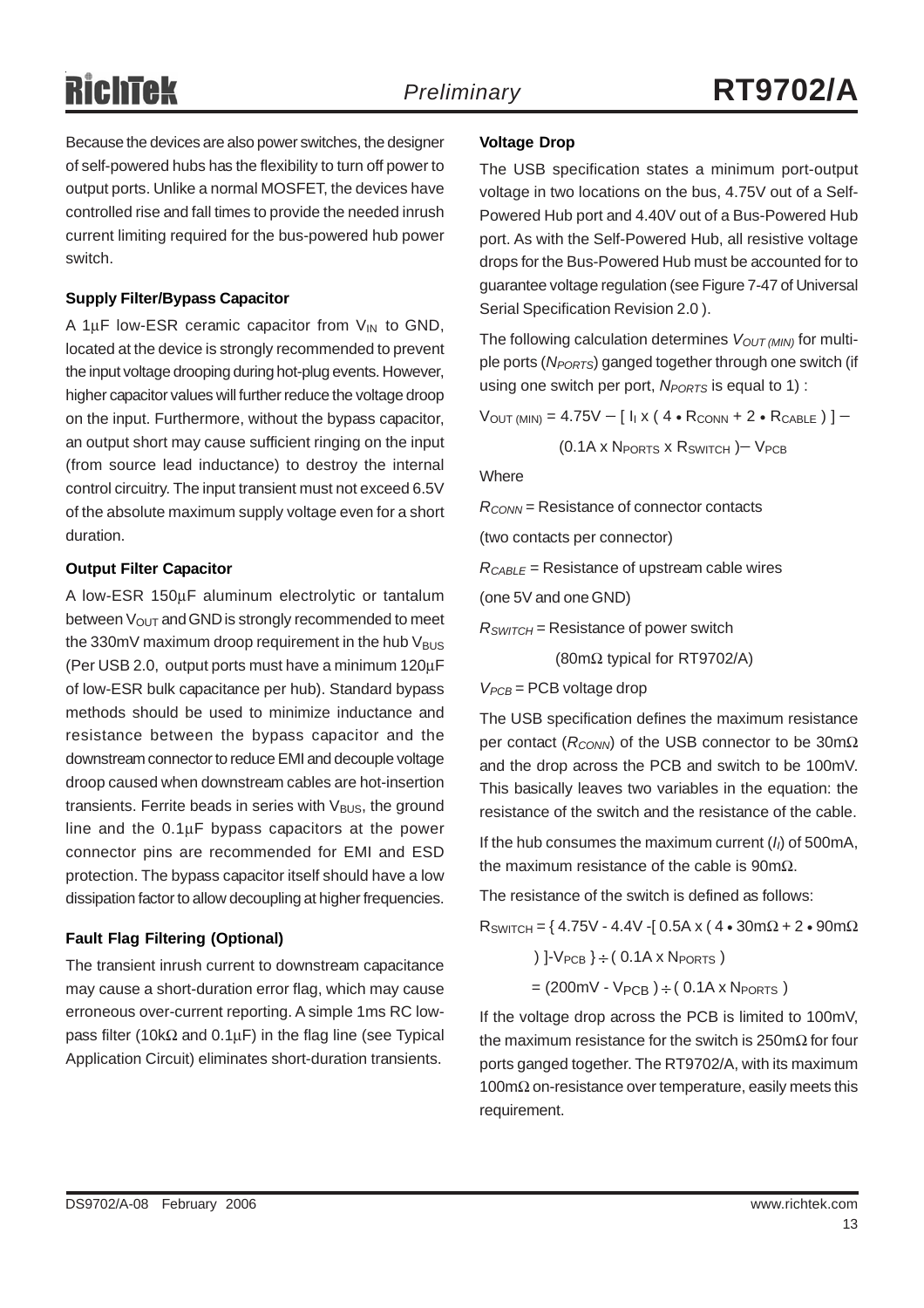#### **PCB Layout**

In order to meet the voltage drop, droop, and EMI requirements, careful PCB layout is necessary. The following guidelines must be considered:

- $\bullet$  Keep all V<sub>BUS</sub> traces as short as possible and use at least 50-mil, 2 ounce copper for all  $V_{\text{BUS}}$  traces.
- Avoid vias as much as possible. If vias are necessary, make them as large as feasible.
- Place a ground plane under all circuitry to lower both resistance and inductance and improve DC and transient performance (Use a separate ground and power plans if possible).
- Place cuts in the ground plane between ports to help reduce the coupling of transients between ports.
- Locate the output capacitor and ferrite beads as close to the USB connectors as possible to lower impedance (mainly inductance) between the port and the capacitor and improve transient load performance.
- Locate the RT9702/A as close as possible to the output port to limit switching noise.
- Locate the ceramic bypass capacitors as close as possible to the  $V_{IN}$  pins of the RT9702/A.



#### **ESD**

Because USB is a hot insertion and removal system, USB components (especially the connector pins) are subject to electrostatic discharge (ESD) and should be qualified to IEC801.2. The RT9702/A is designed to withstand a 8kV human body mode, as defined in MIL-STD-883C. The requirements in IEC801.2 are much more stringent and require additional capacitors for the RT9702/A to withstand the higher ESD energy.

Low-ESR 1μF ceramic bypass capacitors and output capacitors should be placed as closely as possible to the  $V_{IN}$  and  $V_{OUT}$  pins to increase the ESD immunity. The RT9702/A may pass the requirements of IEC 1000-4-2 (EN 50082-1) level-4 for 15kV air discharge and 8kV contact discharge tests when these capacitors are added.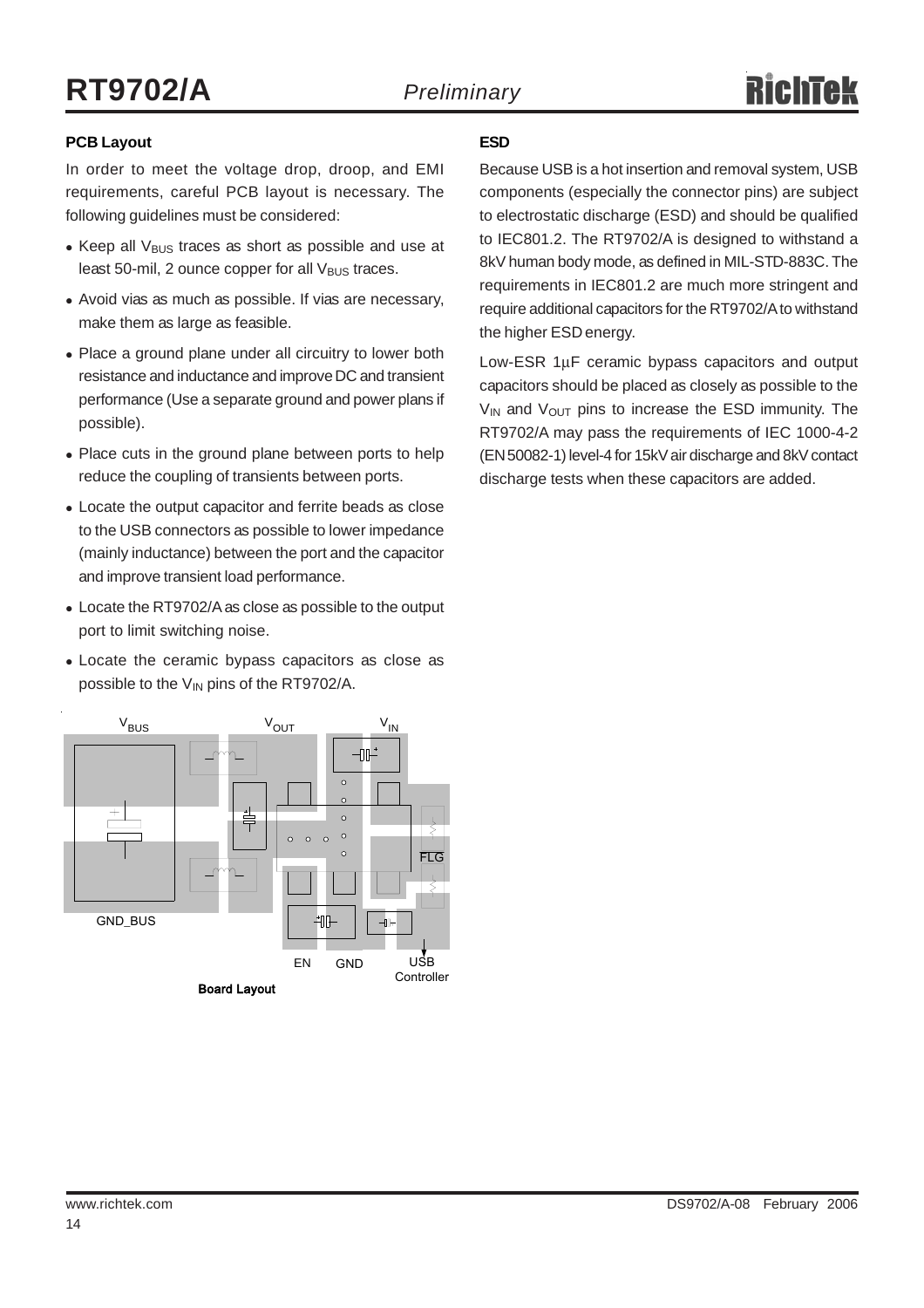# **Outline Dimension**



|                |       | <b>Dimensions In Millimeters</b> | <b>Dimensions In Inches</b> |       |  |
|----------------|-------|----------------------------------|-----------------------------|-------|--|
| <b>Symbol</b>  | Min   | Max                              | Min                         | Max   |  |
| A              | 0.889 | 1.295                            | 0.035                       | 0.051 |  |
| A <sub>1</sub> | 0.000 | 0.152                            | 0.000                       | 0.006 |  |
| B              | 1.397 | 1.803                            | 0.055                       | 0.071 |  |
| b              | 0.356 | 0.559                            | 0.014                       | 0.022 |  |
| С              | 2.591 | 2.997                            | 0.102                       | 0.118 |  |
| D              | 2.692 | 3.099                            | 0.106                       | 0.122 |  |
| е              | 0.838 | 1.041                            | 0.033                       | 0.041 |  |
| н              | 0.080 | 0.254                            | 0.003                       | 0.010 |  |
|                | 0.300 | 0.610                            | 0.012                       | 0.024 |  |

**SOT-23-5 Surface Mount Package**